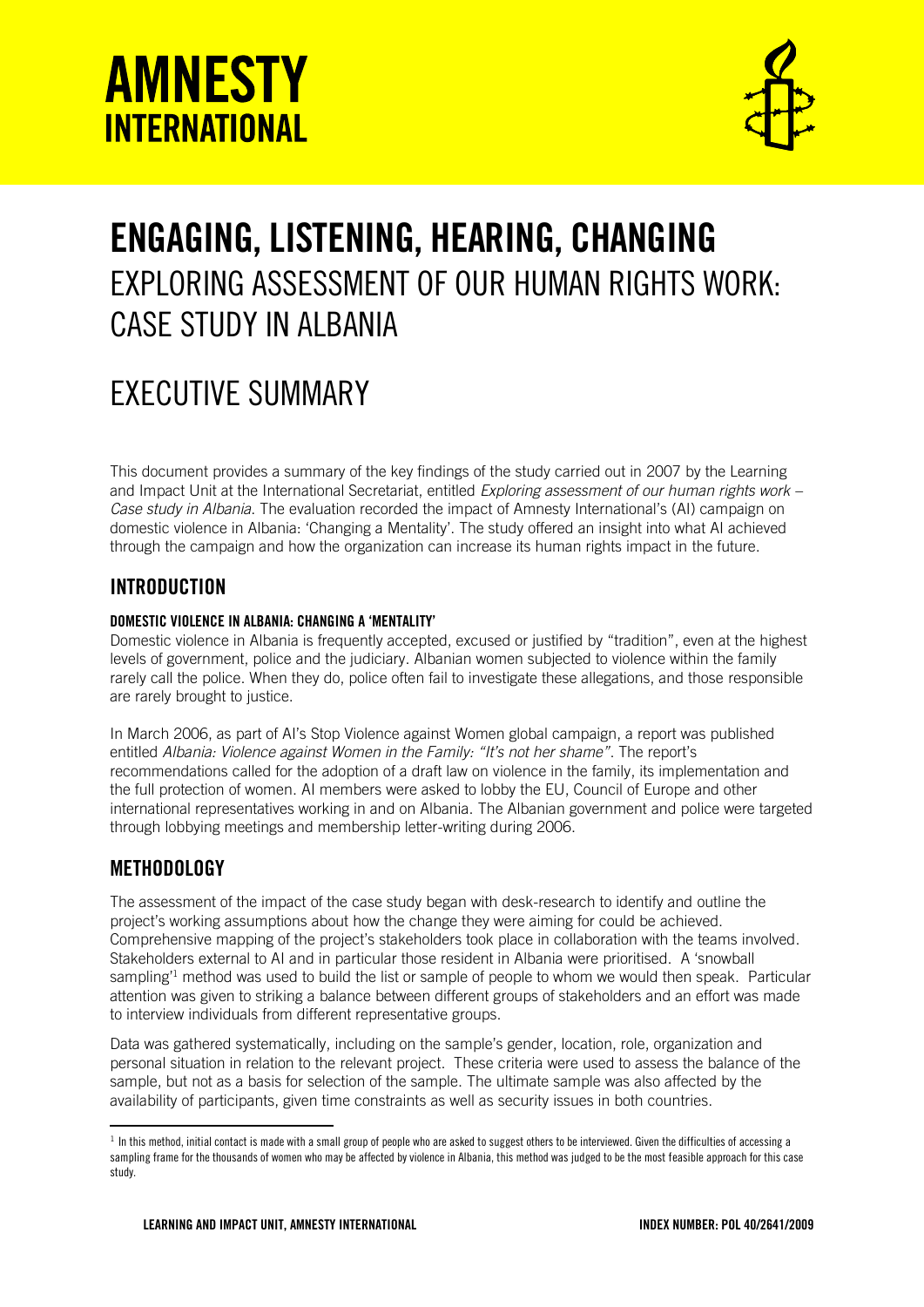Semi structured interviews were chosen as the main data gathering technique, which allowed for flexibility while ensuring some commonality across interviews. To enable analysis of the findings, the "Dimensions of Change"<sup>2</sup> framework was used with interviews based on questions under each of the framework's four dimensions.

In the Albania case study, 41 people were interviewed in three towns. These included women affected by domestic violence, academics, government officials, health professionals, IGO and NGO staff, and members of the police and the judiciary.

Triangulation of information received took place across different groups. The data collected was then analysed and patterns identified. Views identified by more than five of the participants were deemed to amount to a pattern to be analysed and included in the lessons learnt. Only patterns independently identified by both interviewers involved in the research were taken into detailed consideration.

## KEY FINDINGS

Nine months after the publication of AI's report, the Albanian parliament passed the proposed domestic

violence law, a step that was seen as positive by all of the participants interviewed. However, members of the judiciary criticized the quality of the law. The establishment of a police unit to work on violence towards children and women was seen as a positive outcome and was directly attributed to AI. All groups of stakeholders commented on how AI had raised the profile of the issue among authorities and the general public.

"I have seen an increase in the desire and courage of women to denounce violence" – an interviewee in Albania

Government dialogue with local NGOs increased, particularly in relation to the new law, although there were concerns expressed at the lack of investment by the government in turning the law into practice. It was felt however that AI had been effective in holding the government to account. All stakeholders agreed that local NGO involvement in the issue had increased. NGOs reported that they felt supported by AI. AI's campaigning strategy included membership letter-writing action but none of the stakeholders interviewed were aware of this activity. Moreover, the four chiefs of police interviewed (targets of the campaign) did not acknowledge receiving any letter on this particular topic.

The majority of participants felt that women's ability to report and denounce domestic violence had increased. Within the limits of this study it has been possible to observe evidence of more women taking steps to claim their rights.

# LESSONS LEARNT

<u>.</u>

'BRAND' VALUE: When it comes to working with others, AI may not be making the most of its biggest asset: its brand and reputation. Other look to AI to be more courageous particularly in lending its brand in support of local activists so as to complement and strengthen the human rights work they are already doing.

**CAMPAIGN AND COMMUNICATION STRATEGIES:** AI's approach to campaigning for change may be too formulaic. More creative approaches to communications are needed and AI should take into account the specificities of the context in which its interventions occur. Membership-based actions may have little impact in some contexts.

**MEDIA PENETRATION:** AI is not fully embracing the power of the media, noting however that media coverage may have both positive and negative impacts. It is essential to understand the character of the media in a particular context and for each particular issue.

ACTIVE PARTICIPATION: AI should engage individuals not only to understand the "problem" but as active participants in the "solution" too.

 $^2$  The Dimensions of Change is Amnesty International's (AI) policy on impact assessment. It is a framework for measuring AI's results and added value, and it is based on AI's vision and mission as defined in AI's Statute.